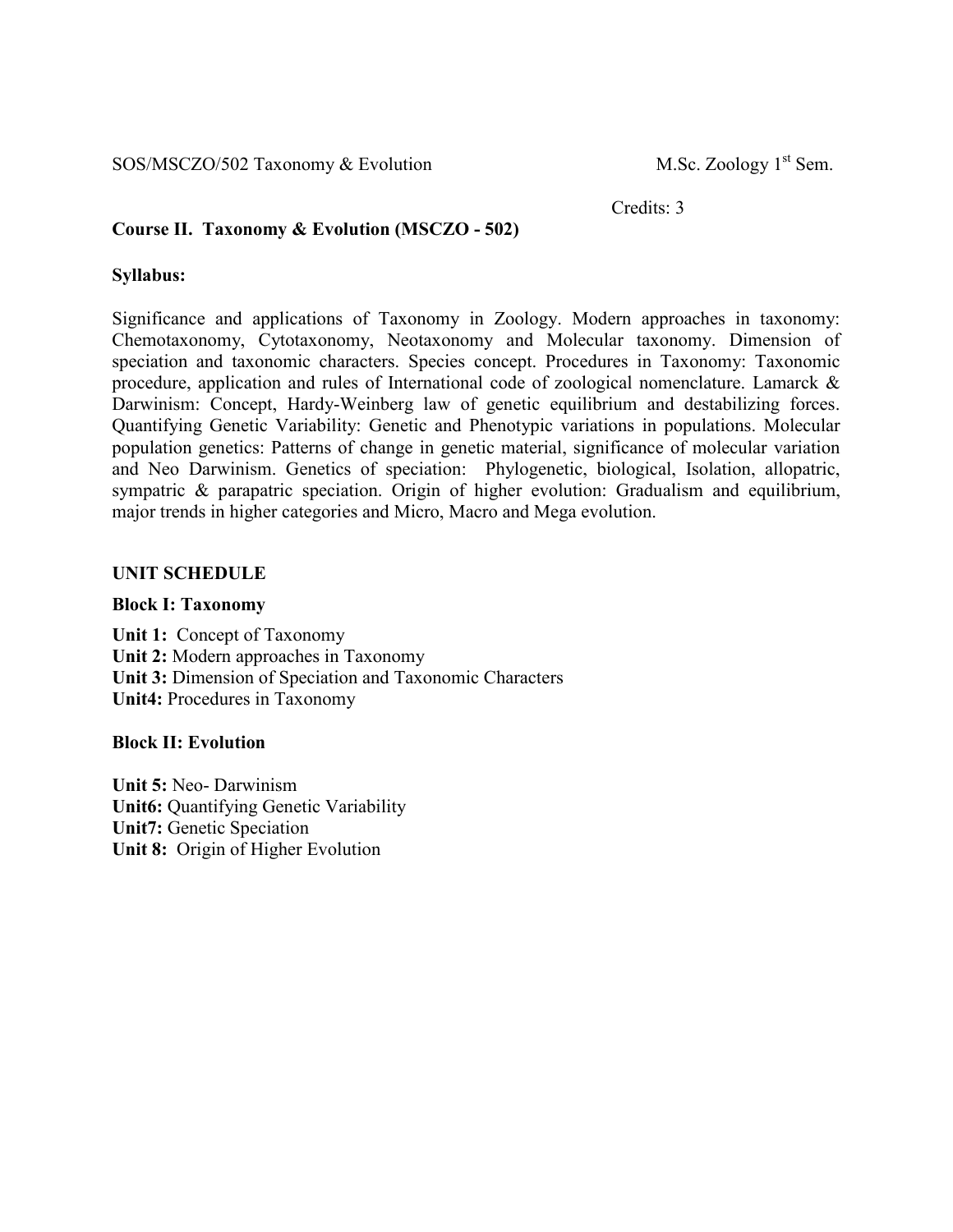# **Course II: Taxonomy & Evolution (MSCZO-502)**

# **Block I: Taxonomy**

 **Unit 1:** Concept of taxonomy

- 1.1 Objectives
- 1.2 Introduction
- 1.3 Significance of Taxonomy
- 1.4 Applications of Taxonomy
- 1.5 Summary
- 1.6 Terminal Questions and Answers

### **Unit 2:** Modern Approaches in Taxonomy

- 2.1 Objectives
- 2.2 Introduction
- 2.3 Chemotaxonomy
- 2.4 Cytotaxonomy
- 2.5 Neotaxonomy and Molecular Taxonomy
- 2.6 Summary
- 2.7 Terminal Questions and Answers

### **Unit 3:** Dimension of Speciation and Taxonomic Characters

- 3.1 Objectives
- 3.2 Introduction
- 3.3 Dimension of Speciation
- 3.4 Mechanism of Speciation
- 3.5 Species Concept
- 3.5.1 Species
- 3.5.2 Category
- 3.5.3 Concept
- 3.5.4 Sub-species
- 3.5.5 Infra species
- 3.6 Theories of Biological Classification
- 3.6.1 Hierarchy of Categories
- 3.7 Taxonomic Characters
- 3.8 Summary
- 3.9 Terminal Questions and Answers

**Unit4:** Procedures in Taxonomy

- 4.1 Objectives
- 4.2 Introduction
- 4.3 Taxonomic procedure
- 4.3.1 Taxonomic collection
- 4.3.2 Preservation
- 4.3.3 Identification
- 4.4 International Code of Zoological Nomenclature (ICZN)
- 4.4.1 Principals, Application and Rules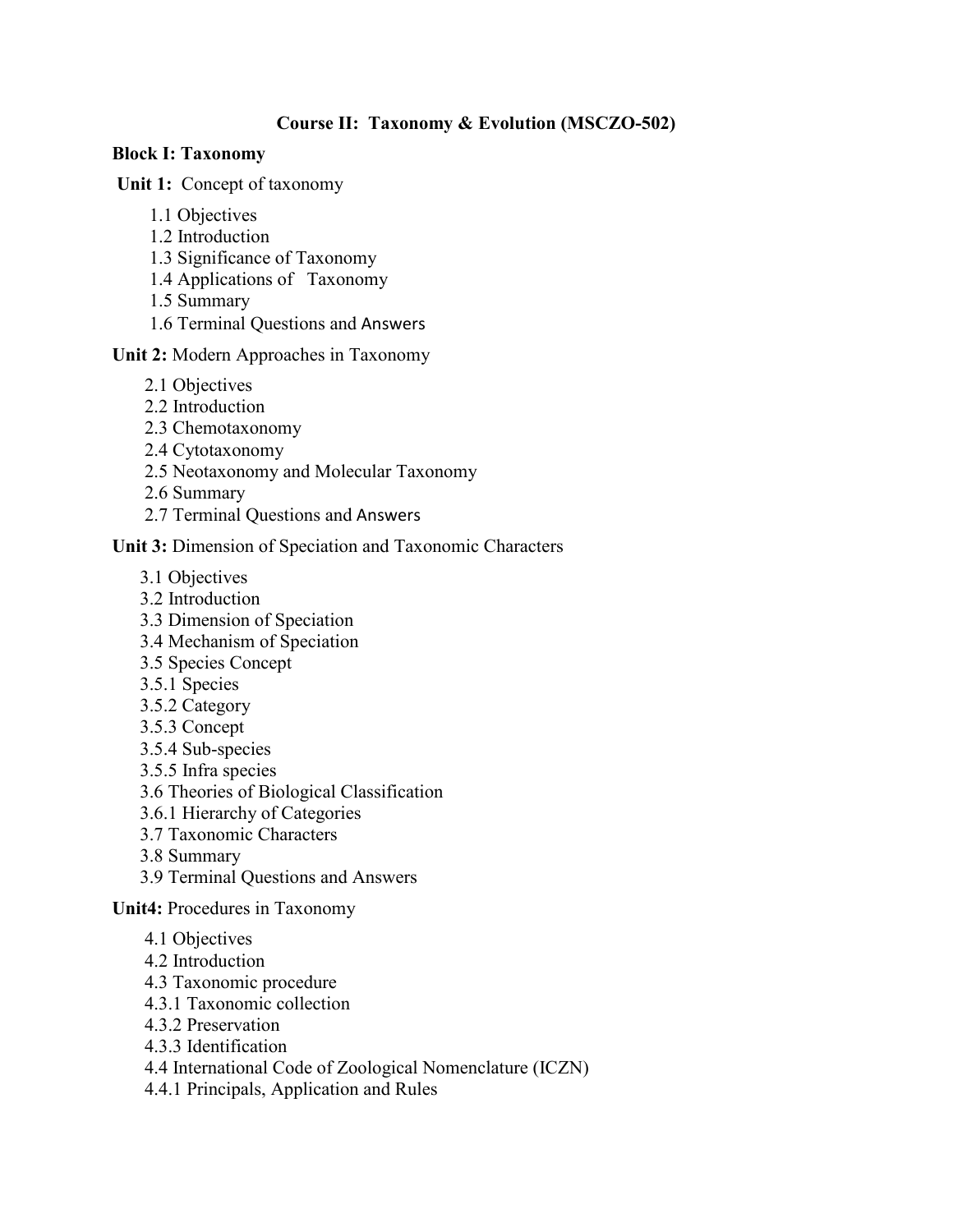- 4.4.2 Zoological Nomenclature and Formation of Scientific Names of Various Taxa
- 4.5 Summary
- 4.6 Terminal Questions and Answers

# **Block II: Evolution**

**Unit 5:** Lamarck & Darwinism

- 5.1 Objectives
- 5.2 Introduction
- 5.3 Concept & theories of Evolution
- 5.4 Hardy-Weinberg law of Genetic Equilibrium
- 5.5 Detailed account of Destabilizing Forces
- 5.5.1 Natural Selection
- 5.5.2 Mutation
- 5.5.3 Genetic Drift
- 5.5.4 Migration
- 5.6 Summary
- 5.7 Terminal Questions and Answers

**Unit 6:** Quantifying Genetic Variability

- 6.1 Objectives
- 6.2 Introduction
- 6.3 Genetic structure of Natural Populations
- 6.4 Phenotypic Variations
- 6.5 Model Changes in Genetic Variation
- 6.6 Summary
- 6.7 Terminal Questions and Answers

**Unit 7:** Genetics of Speciation

- 7.1 Objectives
- 7.2 Introduction
- 7.3 Phylogenetic, Biological and other Concepts of Species
- 7.4 Isolation
- 7.5 Patterns and Mechanisms of Reproductive Isolation
- 7.6 Models of Speciation
- 7.6.1 Allopatric
- 7.6.2 Sympatric
- 7.6.3 Parapatric
- 7.7 Co-evolution and Sexual Selection, Altruism
- 7.8 Summary
- 7.9 Terminal Questions and Answers

## **Unit 8:** Origin of Higher Evolution

- 8.1 Objectives
- 8.2 Introduction
- 8.3 Phylogenetic Gradualism and Punctured equilibrium
- 8.4 Major Trends in the Origin of Higher Categories